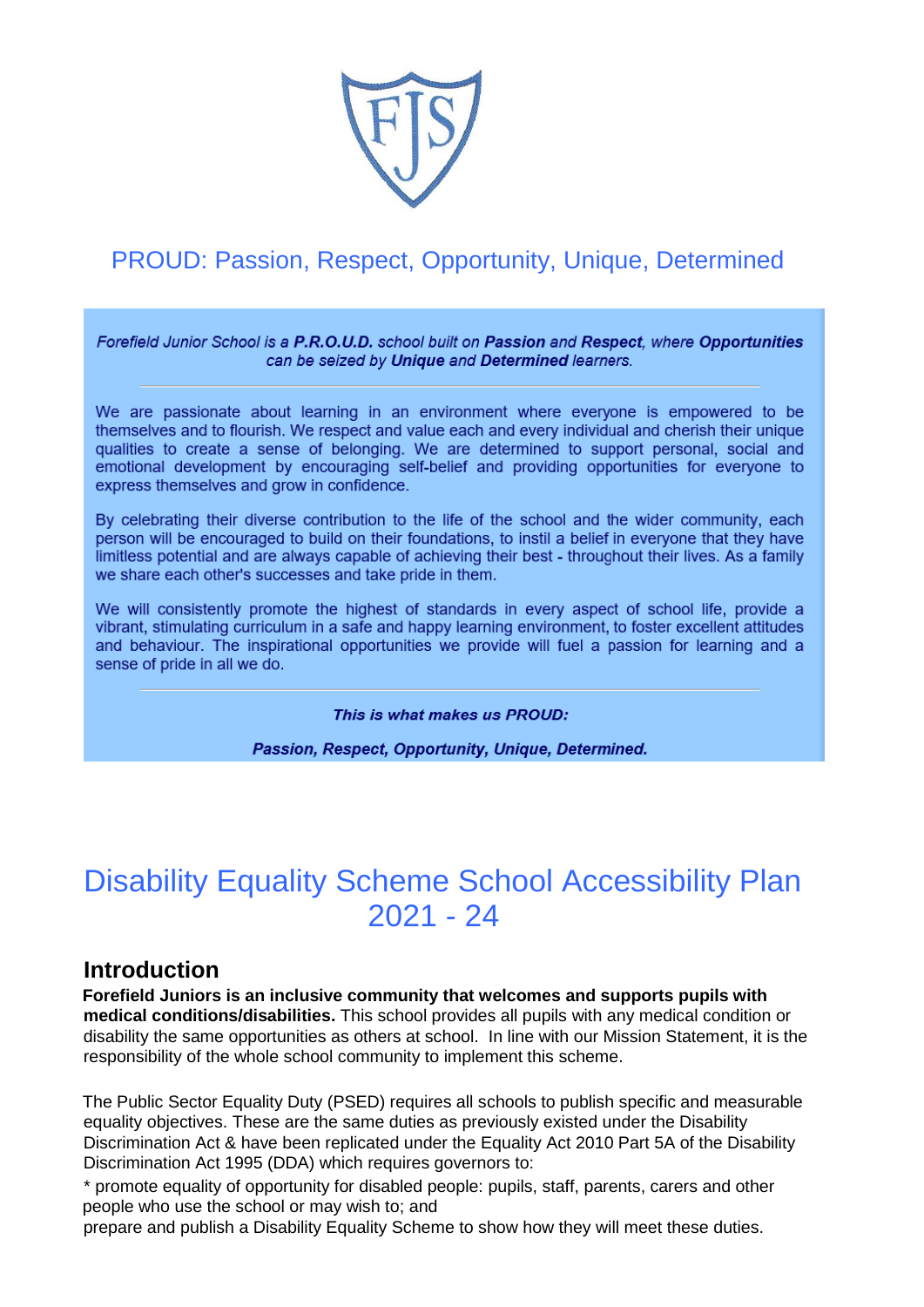This **Accessibility Plan** and the accompanying action plan forms part of the **Disability Equality Scheme** and sets out how the governing body of FJS will improve equality of opportunity for disabled people.

The SEN and Disability Act 2001 extended the DDA to cover education, so since 2002 the Governing Body has had three key duties towards disabled pupils under part 4 of the DDA.

This plan sets out the proposals of the Governing Body of the school to increase access to education for disabled pupils in the three areas required by the planning duties in the DDA:

- \* increasing the extent to which disabled pupils can participate in the school curriculum;
- \* improving the environment of the school to increase the extent to which disabled pupils can take advantage of education and associated services;
- \* improving the delivery to disabled pupils of information which is provided in writing for pupils who are not disabled.

It is a requirement that the school's Accessibility Plan is resourced, implemented and reviewed and revised as necessary. Attached is an action plan showing how the school will address the priorities identified. In drawing up the plan, the school has set the following priorities:

- \* to provide safe access throughout the school for all school users, irrespective of disability.
- \* to ensure that the teaching and learning environment and the resources used are suitable for all staff/pupils, tailoring the requirements to suit individual needs,
- \* to provide training to staff regarding the needs of disabled people and how to provide assistance to enable them to enjoy the school experience as fully as possible.

We are committed to equal opportunities and inclusion and this plan should be viewed alongside our SEND Policy and Safeguarding Policy.

A disabled person is defined as: "someone who has a physical or mental impairment which has an effect on his/her ability to carry out normal day-to-day activities." The effect must be substantial, long-term and adverse and covers physical disabilities, sensory impairments and learning disabilities.

As stated in the introduction, as a school we have to consider:

**Promoting Equality of Opportunity** – working proactively to make reasonable adjustments for disabled pupils at policy and whole school level, to promote equality of opportunity for disabled pupils and to secure their participation in every aspect of school life. The school's Accessibility Plan will be incorporated into the scheme.

**Eliminating Discrimination** – by awareness raising; keeping a watchful eye on the impact of policies; reviewing & adjusting policies; raising expectations and improving communication.

**Promoting Positive Attitudes** – through modelling respectful attitudes; our curriculum; positive images and visits/visitors to and from school.

**Encouraging Participation of Pupils, Staff and Parents** – so that everyone is included and succeeds in the life of the school creating positive images of participation at all levels.

This will involve:

- Increasing the extent to which disabled pupils can participate in the school's curriculum by securing relevant staff training and ensuring appropriate classroom organisation.
- Improving the physical environment of the school such as ramps, handrails and physical aids eg specialist desks, IT equipment.
- Improving the delivery to disabled pupils of information already provided to pupils who are not disabled - for example large print, Braille or providing information orally.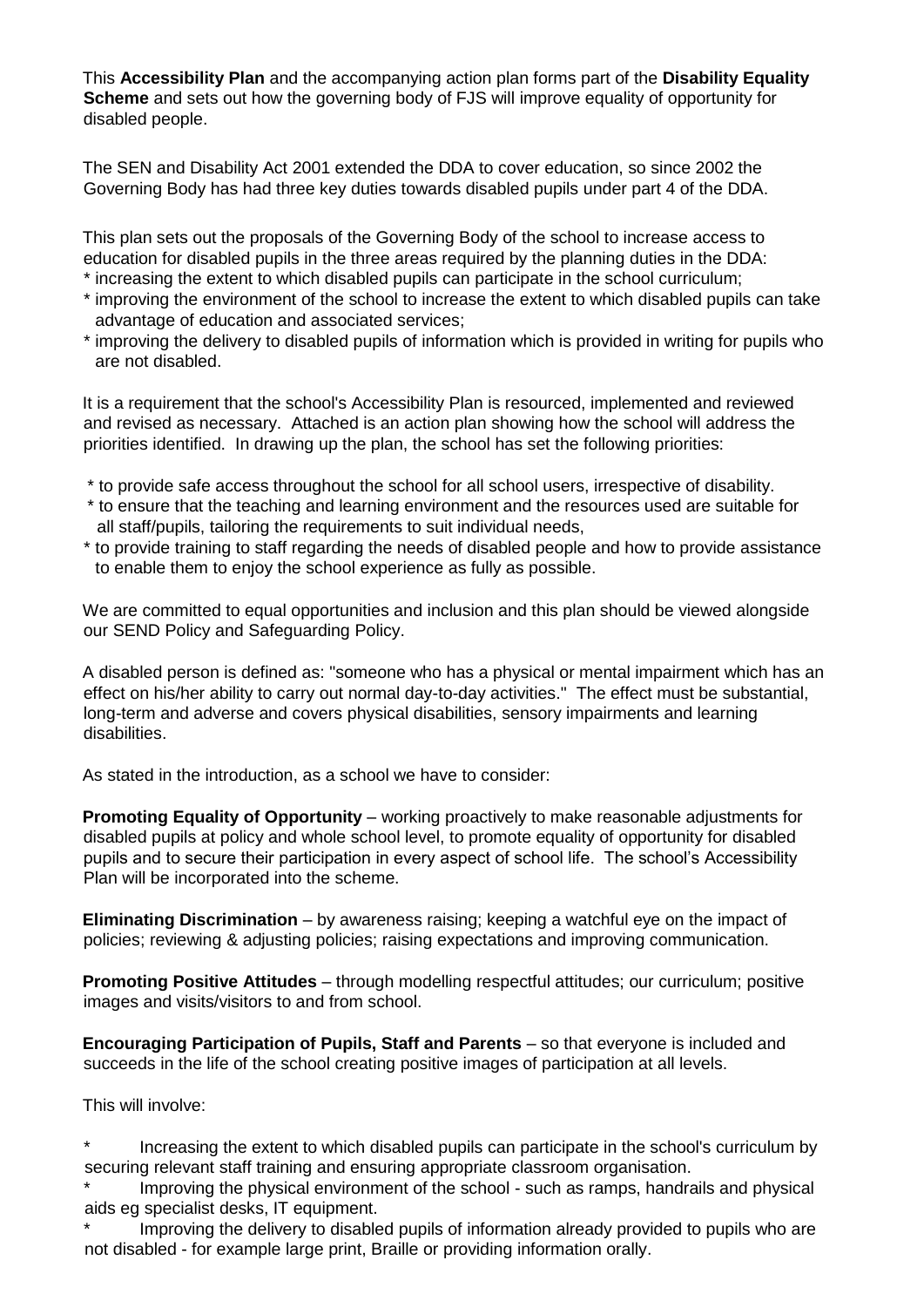Our **SEND Policy** ensures that staff identify, assess and arrange suitable provision for pupils with disabilities and special educational needs. Working with the LA and Additional Needs Service, the SEN(D)Co manages the Statutory Assessment Process, ensuring additional resources are available where appropriate.

The school works closely with specialist services including: Hearing Impairment Service, Occupational Therapy, Physiotherapy, Speech & Language Therapy, the EAL Service and all other appropriate therapists/professional services.

In order to improve access to the physical environment of the school, our aim is to continue to enhance the environment to meet the needs of all pupils and ensure they have access to all aspects of educational provision.

To improve delivery of information, we will work with LA Services to convert written information into alternative formats and present information orally, or where appropriate through British Sign Language, to parents and pupils.

| Priority                                                                                                  | Lead                                                                  | Strategy/Action                                                                                                                                                                                                                                                                                                                                                                                                                 | Resources                          | Time                      | <b>Success</b><br>Criteria                           |
|-----------------------------------------------------------------------------------------------------------|-----------------------------------------------------------------------|---------------------------------------------------------------------------------------------------------------------------------------------------------------------------------------------------------------------------------------------------------------------------------------------------------------------------------------------------------------------------------------------------------------------------------|------------------------------------|---------------------------|------------------------------------------------------|
| Appropriate use<br>of specialised<br>equipment to<br>benefit<br>individual<br>Pupils/staff                | SEN(D)Co                                                              | Use of iPads for pupils with<br>specific recording difficulties.<br>Sloping boards, foot rests etc for<br>pupils with fatigue or physical<br>disability.<br>Coloured overlays for pupils with<br>visual difficulty.<br>Specially shaped pencils/pens or<br>specific grips for pupils with motor<br>control issues.<br>Chewellery, fidget toys and<br>inflatable wedge cushions<br>available for children with specific<br>needs | Equipment<br>as listed             | In place<br>& on<br>going | Increased access<br>to curriculum                    |
| <b>Further training</b><br>for staff to<br>support children<br>with physical or<br>mental health<br>needs | School<br>Champion LC<br>$+$<br>SEN(D)Co<br>$\ddot{}$<br><b>ELSAs</b> | Staff Training: whole staff -<br>training to support emotional &<br>mental health/well-being<br>Specific training for 1:1 support<br>staff and those working<br>in the CAFÉ<br>On-going training for staff:<br>ASC, Speech & Language etc                                                                                                                                                                                       | AfA (part of catch-<br>up funding) | 2021-22                   | Needs of all<br>learners met                         |
| <b>Ensure pupil</b><br>entry points<br>remain<br>wheelchair<br>accessible                                 | HT&<br>Governors                                                      | 5/6 Entry Points are wheelchair<br>accessible - we will plan ahead to<br>meet the needs of all pupils                                                                                                                                                                                                                                                                                                                           |                                    | 2021-24                   | Physical<br>accessibility of<br>school<br>maintained |

## **Access Improvement Plan**: